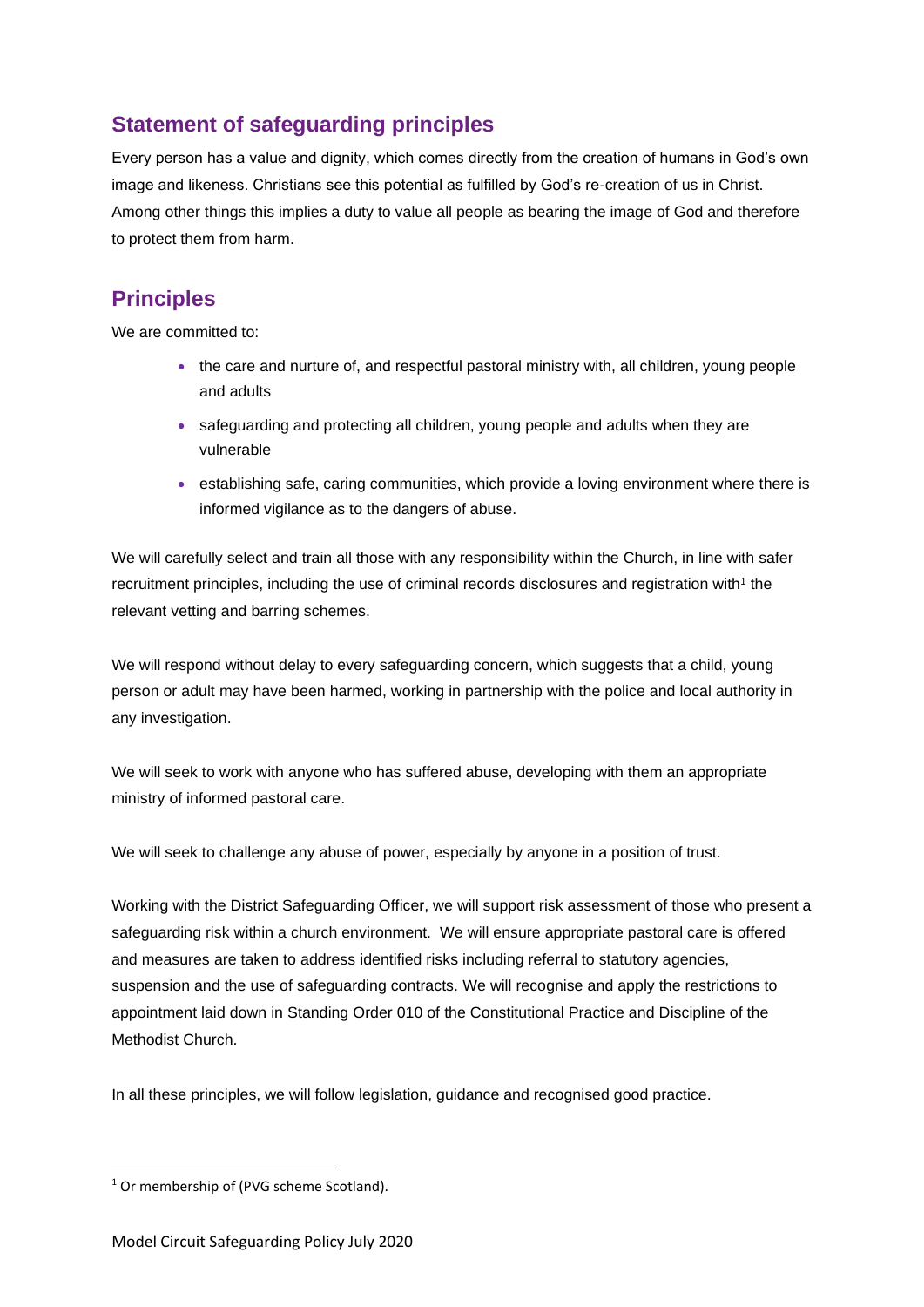# **Safeguarding Children, Young People and Vulnerable Adults Policy for The Harrow & Hillingdon Circuit**

This policy was agreed at the Circuit Meeting held on 15/09/2021. It will be reviewed at the Circuit Meeting in September 2022.

## **1. The Policy**

The Methodist Church, along with the whole Christian community, believes each person has a value and dignity which comes directly from God's creation of humans in God's own image and likeness. Christians see this as fulfilled by God's re-creation of us in Christ. Among other things, this implies a duty to value all people as bearing the image of God and therefore to protect them from harm.

The Harrow & Hillingdon Circuit is committed to the safeguarding and protection of all children, young people and adults and affirms that the needs of children and of people when they are vulnerable and at risk are paramount.

The Harrow & Hillingdon Circuit recognises that it has a particular care for all who are vulnerable whether by disabilities or by reduction in capacities or by their situation. It is recognised that this increased vulnerability may be temporary or permanent and may be visible or invisible, but that it does not diminish our humanity and our wish to affirm the gifts and graces of all God's people. This policy addresses the safeguarding of children, young people and vulnerable adults. It is intended to be a dynamic policy. It is intended to support the Church in being a safe, supportive and caring community for children, young people, vulnerable adults, for survivors of abuse, for communities and for those affected by abuse.

The Harrow & Hillingdon Circuit fully agrees with the statement reiterated in *Creating Safer Space*  2007:

*As the people of the Methodist Church we are concerned with the wholeness of each individual within God's purpose for everyone. We seek to safeguard all members of the church community of all ages.* 

The Harrow & Hillingdon Circuit recognises the serious issue of the abuse of children and vulnerable adults and recognises that this may take the form of physical, emotional, sexual, financial, spiritual, discriminatory, domestic or institutional abuse or neglect, abuse using social media, child sexual exploitation or human trafficking (slavery). It acknowledges the effects these may have on people and their development, including spiritual and religious development. It accepts its responsibility for ensuring that all people are safe in its care and that their dignity and right to be heard is maintained. It accepts its responsibility to support, listen to and work for healing with survivors, offenders,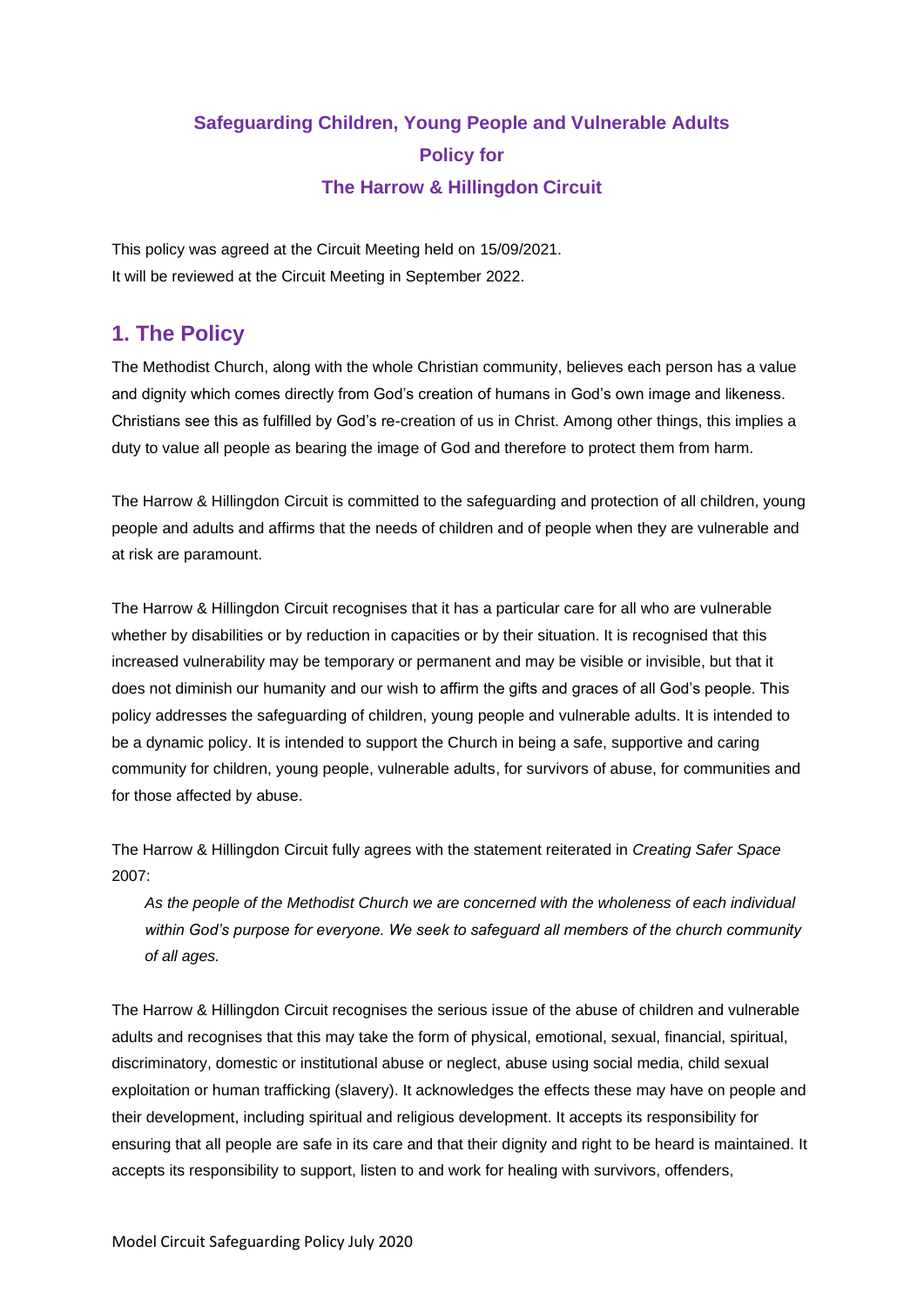communities and those who care about them. It takes seriously the issues of promotion of welfare so that each of us can reach our full potential in God's grace.

The Harrow & Hillingdon Circuit commits itself to:

- 1. **RESPOND** without delay to any allegation or cause for concern that a child or vulnerable adult may have been harmed, whether in the Church or in another context. It commits itself to challenge the abuse of power of anyone in a position of trust. It commits itself to providing informed pastoral care to those in need, including the supervision of those who have committed criminal offences.
- 2. **IMPLEMENT** the Methodist Church Safeguarding Policy, Procedures and Guidance, government legislation and guidance to achieve safe practice in the circuit and in the churches.
- 3. The **PROVISION** of support, advice and training for lay and ordained people that will ensure people are clear and confident about their roles and responsibilities in safeguarding and promoting the welfare of children and adults who may be vulnerable.
- 4. **AFFIRM** and give thanks for the work of those who are workers with children and vulnerable adults and acknowledge the shared responsibility of us all for safeguarding children, young people and vulnerable adults on our premises.

### **2. Purpose**

The purpose of this safeguarding policy is to ensure that procedures are in place and people are clear about roles and responsibilities for children and vulnerable adults in our care and using our premises. It is to be read in conjunction with the *Methodist Church Safeguarding Policy, Procedures and Guidance* (2020). The full implementation of these policies should ensure that**:**

- The Church (and all associated activities) is a safer place for everyone.
- Communities we serve have confidence that children and vulnerable adults are as safe as possible and that their wellbeing is enhanced in the life of the Church.
- People in the church are alert to unsafe practices and are able to challenge them.
- Office holders are safely recruited, trained for their roles and are accountable for their activities.
- People who have experienced abuse are accepted, empowered and supported in maintaining control over their lives and making informed choices without coercion.
- People who abuse are held accountable to the law and the risk they pose is managed while they are supported and challenged to address their motivations and behaviour.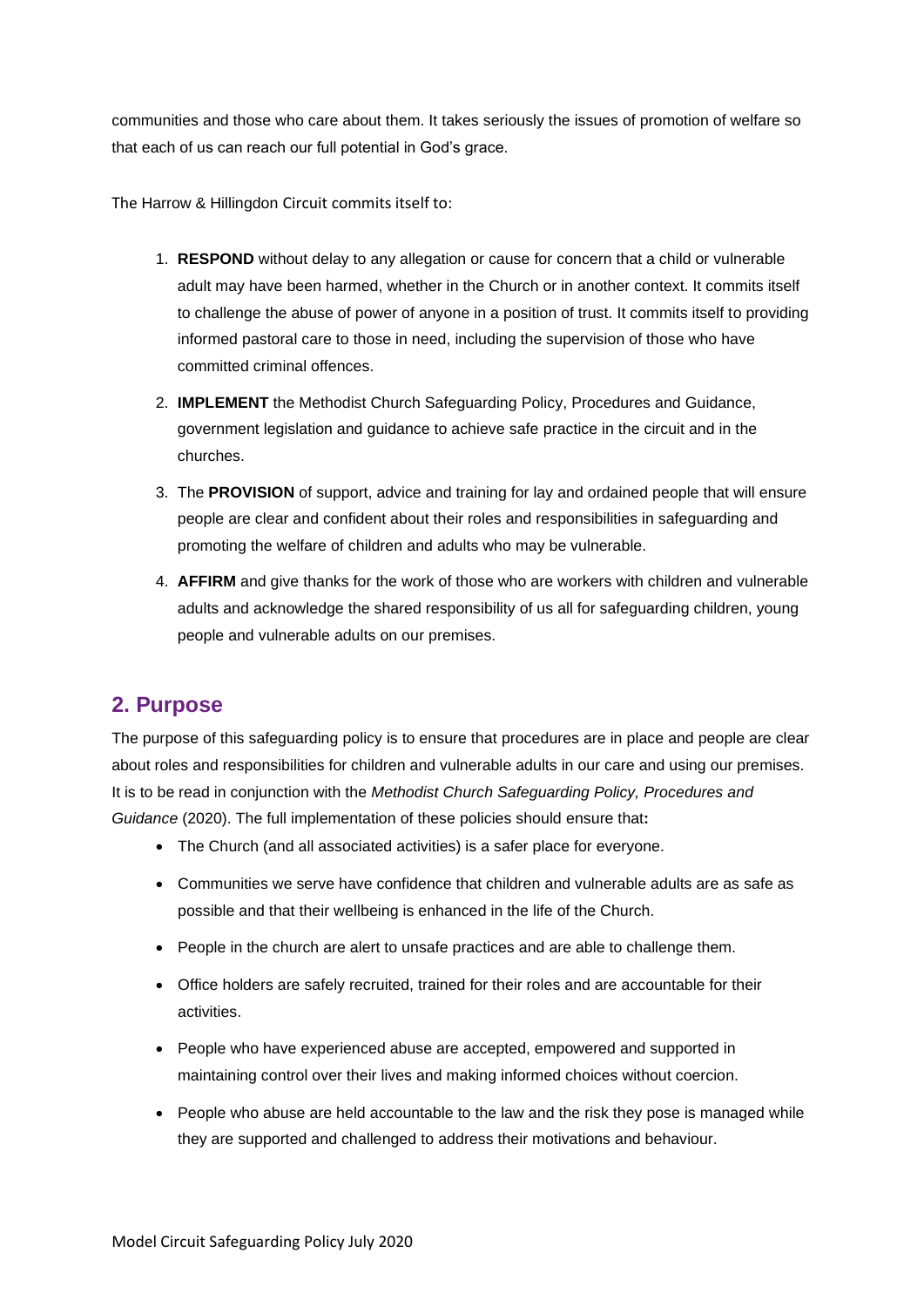### **3. Roles and Responsibilities**

#### 3.1. Circuit Meeting

It is the responsibility of each Circuit Meeting to appoint a Circuit Safeguarding Officer and there should be no gaps in this crucial provision. It is not appropriate for a minister in pastoral charge or circuit superintendent to fill any gap, because of the potential conflict of roles but an individual safeguarding officer may cover the role in more than one location. The role will usually be undertaken on a voluntary basis, although expenses should be met. Ultimate responsibility for safeguarding within the circuit lies with the Circuit Meeting. The circuit safeguarding officer should be a member of the Circuit Meeting or have the right to attend at least annually to report on implementation of the safeguarding policy. Where an individual holds the role in more than one location, they must be able to cover the activities identified in the relevant role outline and be facilitated to attend meetings to report on safeguarding in each location.

In the absence of a Circuit Safeguarding Officer. The Harrow and Hillingdon Circuit appoints Revd Andrew Pottage (Superintendent Minister) responsible for Children and Adult Circuit Safeguarding issues, and supports him in this role. Deacon Claire Gill will take on responsibility for Safeguarding Training and additional support will be provided by the admin staff in the Circuit Office.

The circuit meeting holds the following responsibilities, which may be delegated to the Circuit Safeguarding Officer, if appropriate:

- 1. Support and advice to the circuit superintendent and the circuit stewards regarding safeguarding matters.
- 2. With the support of the circuit superintendent, prompt recording and reporting of any safeguarding concerns of which they are made aware. This will include appropriate referral to statutory agencies and DSOs, as required by Methodist Church Safeguarding Policy, Procedures and Guidance.
- 3. Making appropriate arrangements for the secure storage, retention and appropriate sharing of safeguarding information held by the circuit.
- 4. Promoting the safety and well-being of all children and vulnerable adults within the circuit.
- 5. Presenting a report to each circuit meeting about safeguarding events (noting the need for confidentiality regarding specific cases) and reminding relevant parties (where necessary) that safeguarding should be a standing item on the Circuit Meeting agenda
- 6. Receiving and reviewing church risk assessments and training schedules for each church in the circuit and sharing with the circuit meeting annually.
- 7. Attending the circuit staff meeting as necessary to discuss concerns brought to their attention.
- 8. Liaising with individual church safeguarding officers to offer guidance and check they are complying with Methodist Church Safeguarding Policies, Procedures and Guidance. This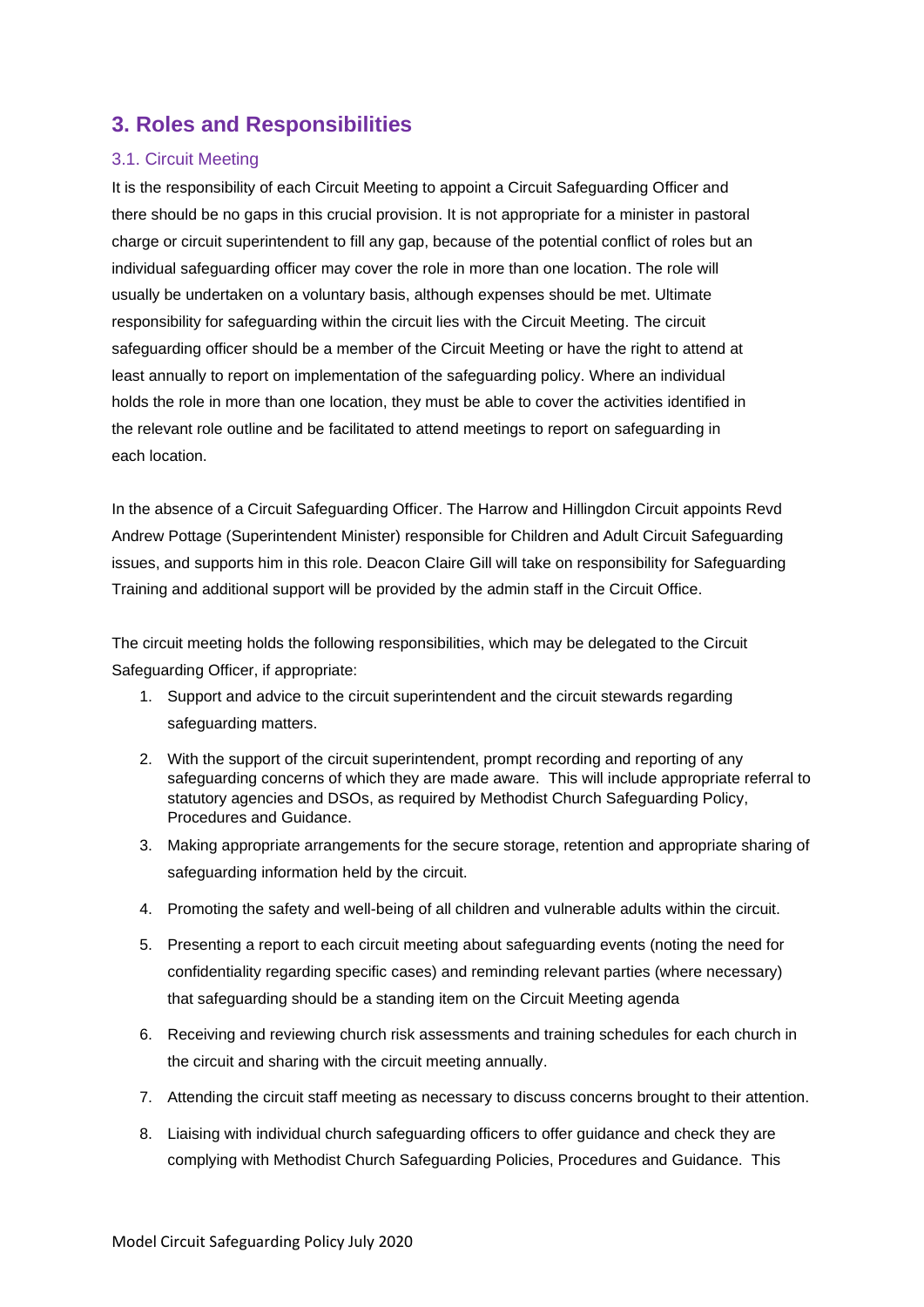should include at least one annual meeting.

- 9. Working with the superintendent minister, ministers and the DSO regarding safeguarding concerns.
- 10. Attending and active participation at safeguarding training, district safeguarding events and meetings.
- 11. Work with local ecumenical partners and their safeguarding representatives.
- 12. Reviewing safeguarding policies for each church in the circuit prior to presentation to the Circuit Meeting*.*
- 13. Supporting the circuit superintendent with the annual review of the circuit safeguarding policy and sending a copy to the DSO.
- 14. Maintaining of a record of all people within the circuit who have received Foundation Module, Foundation Refresher Module (prior to 2020), together with dates of attendance
- 15. Ensuring that training is offered to those working with children and vulnerable adults, holding an office of responsibility, or are in other applicable roles as defined in Appendix III of the Methodist Church Safeguarding Policy, Procedures and Guidance.
- 16. Overseeing timely delivery of appropriate training, in liaison with the Church Safeguarding Officers and accredited Circuit Trainers
- 17. Advising all churches in the circuit of the requirement to adopt a safer recruitment policy and to carry out required procedures when appointing staff or volunteers
- 18. DBS verification on behalf of the circuit.
- 19. Retaining records of names of those at circuit level who have DBS checks.
- 20. Providing reminders to church safeguarding officers about the need to apply or reapply for checks in accordance with the Methodist Church policy (for updates, the period is currently every five years).
- 21. Assisting the DSO with setting up Monitoring and Support Groups for those subject to safeguarding contracts and reminding the chairs of groups when reviews are due.
- 22. Maintaining a directory of useful names and contact details.

Where a circuit safeguarding officer carries out the above activities, there is a requirement for supervisory oversight, which will be arranged by the superintendent minister and carried out by them or a nominated substitute. Records of oversight meetings will be signed and agreed. Supervision will include consideration of wellbeing and discussions of the areas of activity included within the role on a regular basis.

#### 3.2. Superintendent Minister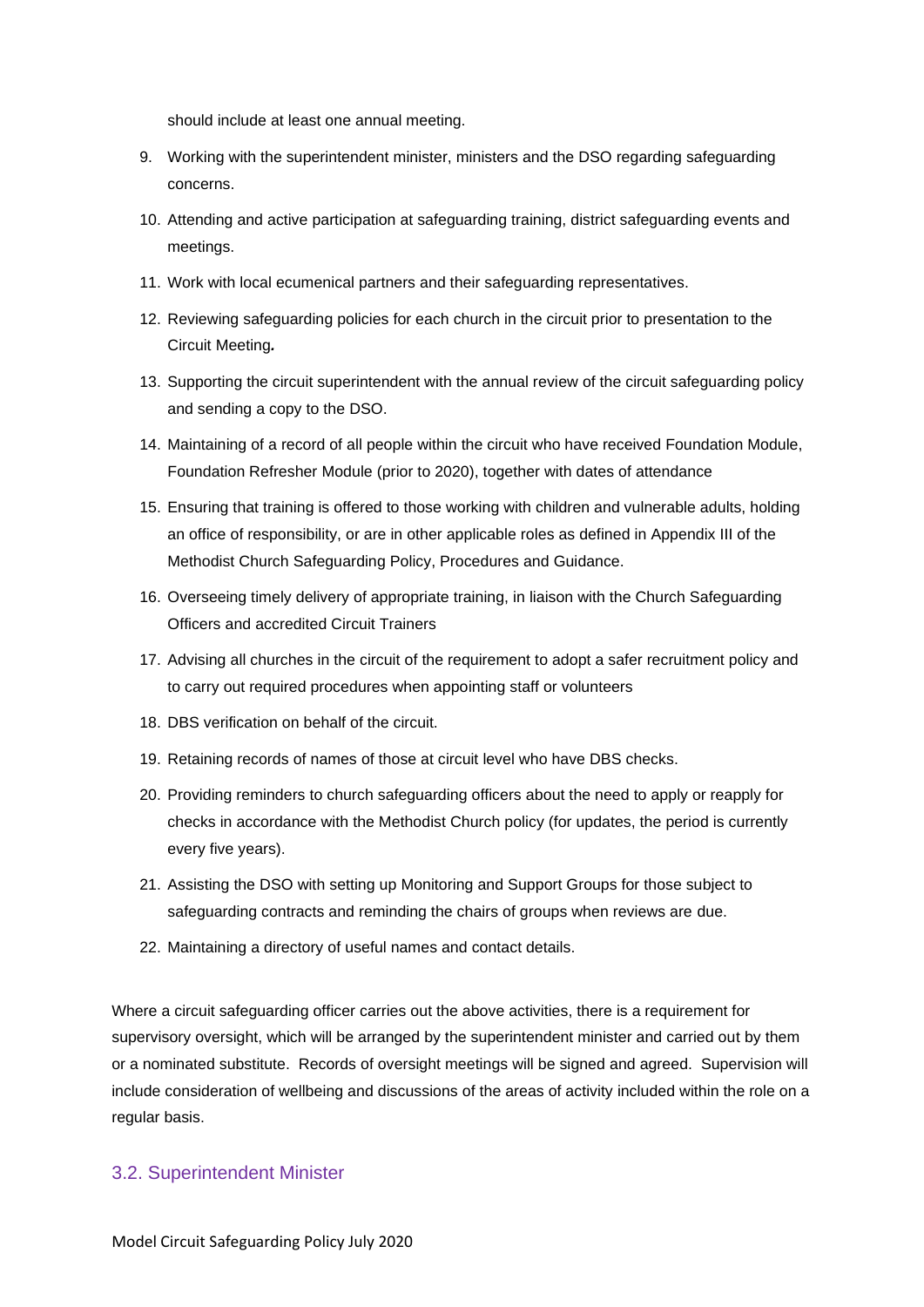- 1. Ensure that all churches have appropriate and up-to-date safeguarding policies in place.
- 2. Support those in pastoral charge in exercising responsibility for the implementation of safeguarding policy and practice.
- 3. Ensure the provision of pastoral support for those involved in issues of abuse and in the management of those who present a safeguarding risk.
- 4. Ensure that training opportunities are in place for all workers with children, vulnerable adults, for staff of the circuit and for members of the local churches in the circuit, in accordance with Appendix III of the Methodist Church Safeguarding Policy, Procedures and Guidance.
- 5. Ensure that the Circuit Meeting appoints a circuit safeguarding officer/s and that the details of each person are passed to the district office.
- 6. Ensure that the Circuit Meeting reviews this policy annually.
- 7. Support the circuit safeguarding officer (Adults) and the circuit safeguarding officer (Children) in their work, providing access to resources to enable them to fulfil their functions.

#### Circuit stewards

The circuit stewards must ensure that agreed procedures are in place for circuit and ecumenical events that involve children or vulnerable adults.

#### Procedures for circuit events involving children, young people or vulnerable adults

It is essential that circuit events that involve children or vulnerable adults do not slip through the net because they are not owned by one church. Circuit events must be notified to the DSO prior to final agreement with the event organiser to ensure that all permissions, risk assessments and good practice guidelines are in place.

#### Responsibility for those planning and leading the event

All those involved in leading and running the event must be aware of the procedure.

The event should have been planned effectively and attention given to the following issues:

- 1. Risk assessment and suitability of the activity and the premises
- 2. The appointment of a team to take charge of the event, including safeguarding and first aid personnel (particular health or ability needs should be taken into account)
- 3. Numbers of children, young people or vulnerable adults involved
- 4. Transportation following good practice guidelines.

This information is to be sent to the DSO for approval PRIOR to the event being agreed.

#### Key concepts and definitions

i) A child is anyone who has not yet reached their eighteenth birthday. The fact that a child has reached 16 years of age, is living independently or is in further education, a member of